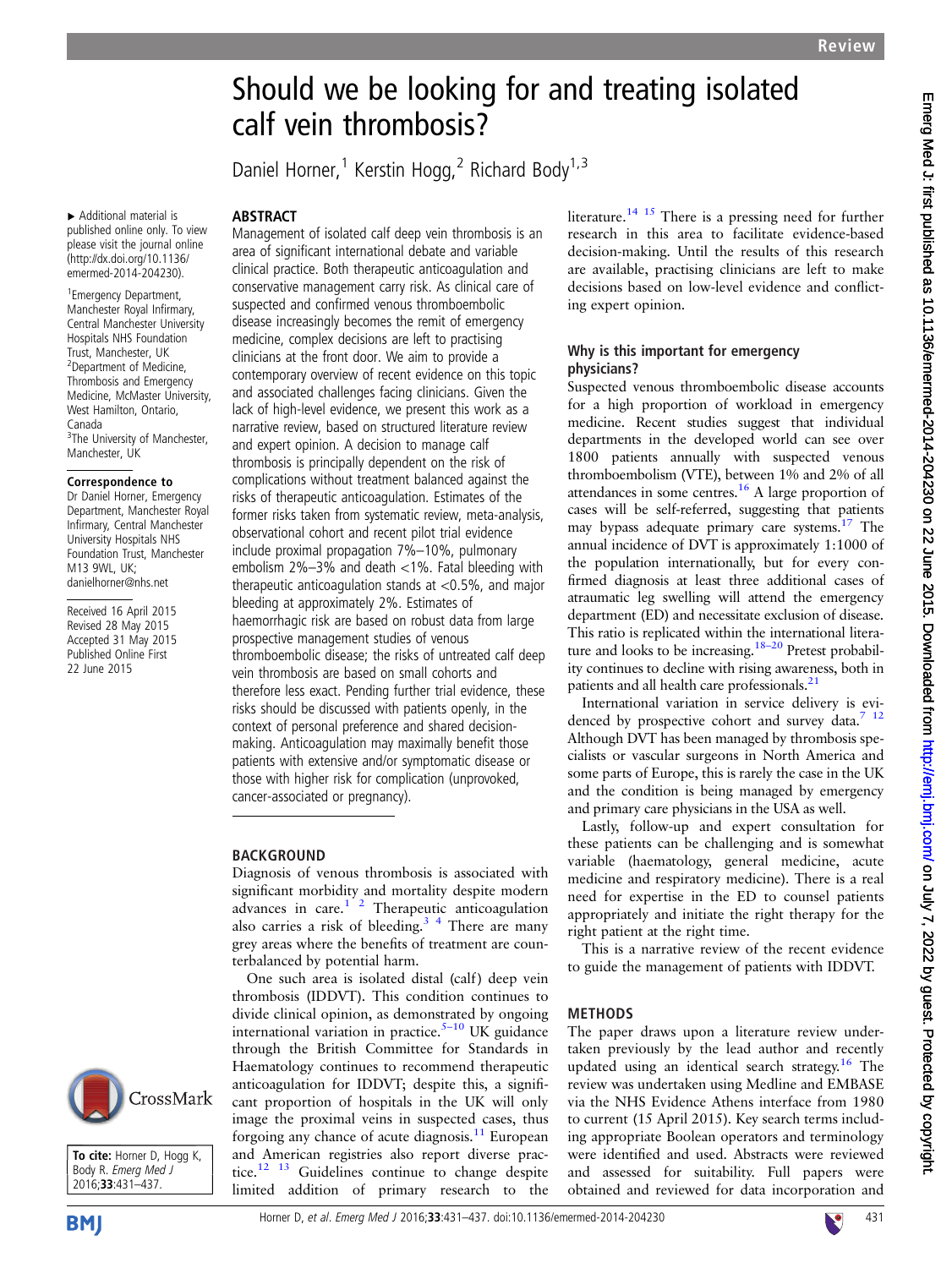referencing where relevant. A search strategy is available as an appendix.

# IS IDDVT A REAL PROBLEM?

Patients presenting to the Emergency Department with atraumatic leg swelling and/or pain are by definition symptomatic. This is an important distinction, as many studies have looked at the incidence of asymptomatic disease in selected cohorts, such as postoperative patients. More recent epidemiological work has attempted to quantify the proportional burden of IDDVT in unselected symptomatic cohorts presenting with suspected lower leg thrombosis.

Distal thrombi contribute approximately half of all DVT.<sup>[22](#page-5-0)-24</sup> Modern European data continue to support this fraction: The OPTIMEV collaborators recently followed a 2-year multicentre French cohort of over 1600 patients with objectively confirmed, symptomatic  $DVT<sup>25</sup>$  $DVT<sup>25</sup>$  $DVT<sup>25</sup>$  Distal disease accounted for 56.8% of their patients.

In our cohort of 969 patients with suspected DVT presenting to an ED in the UK, only 8.3% actually had a DVT. $^{16}$  $^{16}$  $^{16}$  Of those referred for sonography, 22% were found to have new DVT. Acute IDDVT contributed 49.6% of all DVTs, which is in keeping with the previous literature. Patients with a negative ultrasound were followed up for 3 months with a negligible rate of missed disease.[26](#page-5-0) This proportional contribution is replicated  $\frac{1}{27-33}$  $\frac{1}{27-33}$  $\frac{1}{27-33}$  internationally.<sup>[19](#page-5-0)</sup> <sup>27–33</sup>

# CLINICAL RELEVANCE

Given the evidence that IDDVT accounts for a high proportion of venous thromboembolic disease in symptomatic ED patients, the next question is whether this disease is clinically relevant. Is a calf thrombosis really going to harm my patient? To answer this, we must determine the complication rates of untreated disease.

The key risks of a 'missed' or untreated DVT are pulmonary embolism (PE)-related and VTE-related death. Previous observational cohort studies have suggested that this latter risk can apply to untreated IDDVT. In a 1998 study of 1300 patients with suspected DVT discharged following a negative proximal compression ultrasound (CUS), a single patient returned at day 5 and died the next day prior to repeat scan. Autopsy revealed extensive PE. $34$  However, overall mortality in the setting of calf DVT is low. A meta-analysis of over 450 patients conducted in 2011 noted a mortality rate approximating  $1\%$ .<sup>[35](#page-6-0)</sup> In this study, deaths following the diagnosis of IDDVT occurred in both anticoagulated and non-anticoagulated patients, with no significant difference between groups. Since this meta-analysis, several further prospective studies with robust methodology have been published with no deaths in patients with untreated or treated calf DVT at 3 months in over 200 combined patients.<sup>[36](#page-6-0)–38</sup> This is likely a result of safety protocols incorporating serial imaging, clinical review and the opportunity for anticoagulation in the presence of worsening symptomatology and/or propagation.

A meta-analysis of 28 studies including 1665 patients with confirmed DVT found that the prevalence of silent PE was 36%  $(n=196/546)$  in patients with proximal DVT and 13%  $(n=15/56)$ 113) in patients with IDDVT. $39$  In a separate meta-analysis, the incidence of symptomatic PE during follow-up was found to be 4.2% among 120 patients with IDDVT who were not prescribed anticoagulation.<sup>[35](#page-6-0)</sup> However, a more recent study of  $64$  patients with conservatively managed IDDVT showed only a 1.6% incidence of symptomatic PE.<sup>3</sup>

We recently conducted a randomised controlled pilot trial, allocating ED patients with newly diagnosed IDDVT to receive

therapeutic anticoagulation or conservative management.<sup>[36](#page-6-0)</sup> Of 35 patients allocated to conservative treatment, 1 patient (2.9%) developed multiple segmental pulmonary emboli and represented at day 3. As such the risk of symptomatic PE with IDDVT is noteworthy, but appears to be <5% in modern studies. [Table 1](#page-2-0) below collates studies including conservatively managed patients and denotes the associated risk of PE.

Another clinical concern for patients with untreated IDDVT is the risk of proximal propagation. Propagation can occur locally in the calf, with worsening symptomatology, and proximally to the popliteal fossa. Proximal DVT results in greater leg swelling, poorer mobility and additional risk of post-thrombotic syndrome.<sup>[49](#page-6-0)–51</sup> An increase in clot burden will also increase the risk of PE.

## What is the incidence of propagation in untreated IDDVT?

Rhigini et al performed a qualitative systematic review in 2006, describing the rate of propagation in all observational cohort and trial studies. They averaged proportions to suggest the rate of extension in conservatively managed IDDVT as approximately  $10\%$ .<sup>[52](#page-6-0)</sup> A later meta-analysis cited a proximal propagation rate of 53/326 (16.3%) and noted that patients treated with anticoagulation were significantly less likely to develop clot propagation (OR 0.29, 95% CI 0.14 to 0.62).<sup>35</sup> More recent studies have reported lower incidences of propagation. Palareti et al report a propagation rate of 6.3% (95% CI 0.4% to 12.3%) and Horner et al report a rate of 8.6% (95% CI −0.7% to 17.9%).<sup>36</sup> <sup>37</sup>

Many studies have attempted to collate these outcomes by the use of composite endpoints: the occurrence of PE, proximal propagation or death directly attributable to VTE. This is arguably the most relevant figure for emergency physicians who are considering the overall risk of conservative management. Recent estimates from small, underpowered studies (60–70 patients) note a 7.8% (95% CI 3% to 17%) and 11.4% (95% CI −1.5% to 26.7%) risk of a composite outcome.<sup>[36 37](#page-6-0)</sup> The principal contributor to the composite outcome was proximal propagation in both studies. [Table 2](#page-2-0) below reports the recent individual studies and their reported rates of propagation in untreated IDDVT.

#### THE COUNTER ARGUMENTS AGAINST CLINICAL **RELEVANCE**

Although these data suggest that the incidence of PE and propagation is far from negligible in patients with IDDVT and that the risk can be reduced by therapeutic anticoagulation, there is some evidence for the safety of diagnostic strategies that do not aim to detect IDDVT. For example, two large diagnostic studies conducted in 2000 failed to show a significantly increased mortality or PE rate in those patients managed by serial proximal CUS only, when compared with those managed by whole leg CUS imaging with IDDVT treated routinely when found.<sup>28</sup> This work carries the implication that omitting to test for IDDVT comes with no additional morbidity. However, reliance on diagnostic research is complicated by dilution of index cases. Only a small proportion of patients will have IDDVT in these studies, and only a limited proportion with IDDVT managed conservatively will develop sentinel events with poor outcomes.

There are additional concerns with the use of serial proximal compression CUS, such as limited diagnostic yield, costs of reattendance, attrition (loss to follow-up/failure to return), limited investigation for other potentially serious causes of symptoms and ongoing uncertainty for the patient.<sup>[57](#page-6-0)</sup> Although not all patients with calf DVT may benefit from therapeutic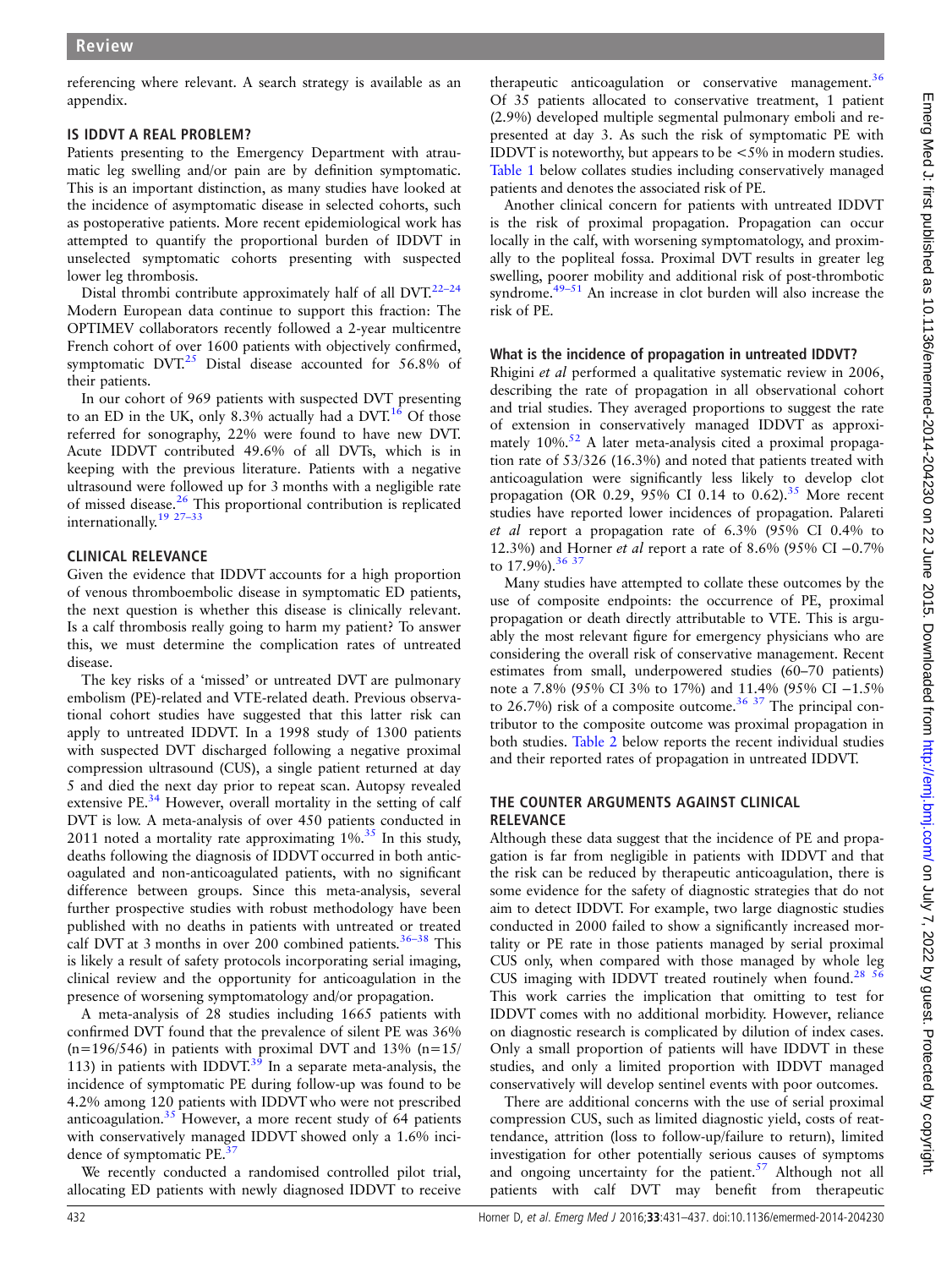<span id="page-2-0"></span>

| Author/year                            | Population                                                                                               | Sample<br>size | <b>Diagnostic method</b>                               | Follow-up                   | PE rate          |
|----------------------------------------|----------------------------------------------------------------------------------------------------------|----------------|--------------------------------------------------------|-----------------------------|------------------|
| Lagerstedt et al (1985) <sup>40</sup>  | Symptomatic medical patients                                                                             | 28             | Isotopic uptake confirmed by<br>ascending phlebography | 90 days                     | $1/28$ (3.6%)    |
| Solis et al $(1992)^{41}$              | Inpatient combination of postoperative hip and knee arthroplasty patients. Physician led<br>follow-up    | 28             | Ascending venography with<br>follow-up CUS             | Unclarified                 | 0/28(0%)         |
| Pellegrini et al $(1993)^{42}$         | Postoperative hip arthroplasty patients nested within prophylaxis RCT                                    | 24             | Blinded contrast venogram                              | 33 days (22 to 52)          | 4/24 (16.7%)     |
| Oishi et al $(1994)^{43}$              | Asymptomatic postoperative THR/TKR patients                                                              | 41             | <b>CUS</b>                                             | 6 months                    | $0/41(0\%)$      |
| Masuda et al (1998) <sup>44</sup>      | Retrospective outpatient cohort managed by attending physician                                           | 26             | <b>CUS</b>                                             | 6 months                    | 0/26(0%)         |
| Schwarz et al $(2001)^{45}$            | Low-risk ambulatory patients with isolated calf muscle thrombus                                          | 32             | <b>CUS</b>                                             | 3 months                    | 0/32(0%)         |
| Labropoulos et al (2002) <sup>46</sup> | Symptomatic medical and surgical inpatients and outpatients                                              | 29             | CUS                                                    | 7 (up to 11) months         | $1/29$ $(3.4\%)$ |
| Dorr et al (2007) <sup>47</sup>        | Postoperative hip and knee arthroplasty patients nested within prophylaxis RCT                           | 25             | Single CUS at 24 h<br>postoperatively                  | 6 months                    | 0/25(0%)         |
| Lautz et al (2009) <sup>48</sup>       | Retrospective cohort of inpatients and outpatients with ICMVT who received at least one<br>follow-up CUS | 406            | <b>CUS</b>                                             | 7.5 (up to $11$ )<br>months | 7/119 (5.9%)     |
| Schwarz et al (2010) <sup>38</sup>     | Low-risk ambulatory patients with isolated calf muscle thrombus                                          | 53             | <b>CUS</b>                                             | 3 months                    | 0/53(0%)         |
| Palareti et al (2010) <sup>37</sup>    | Symptomatic outpatients with confirmed IDDVT                                                             | 65             | <b>CUS</b>                                             | 3 months                    | $1/64$ $(1.6\%)$ |
| Horner et al $(2014)^{36}$             | Symptomatic ambulatory emergency department patients                                                     | 35             | <b>CUS</b>                                             | 3 months                    | 1/35(2.9%)       |

with upper limit.

CTPA, CT pulmonary angiogram; CUS, compression ultrasound; ICMVT, isolated calf muscle vein thrombosis; IDDVT, isolated distal (calf) deep vein thrombosis; RCT, randomised controlled trial; THR, total hip replacement; TKR, V/Q, ventilation/perfusion.

### Table 2 Studies assessing local and total propagation in patients with untreated IDDVT

| Author/year                           | Population                                                                                               | Sample size | Diagnostic method                   | Duration of follow-up<br>for primary endpoint | Local propagation rate | <b>Total propagation rate</b> |
|---------------------------------------|----------------------------------------------------------------------------------------------------------|-------------|-------------------------------------|-----------------------------------------------|------------------------|-------------------------------|
| Lagerstedt et al (1985) <sup>40</sup> | Symptomatic medical patients                                                                             | 28          | Isotope uptake<br>then phlebography | 90 days                                       | Unreported             | 5/28 (17.9%)                  |
| Lohr et al $(1991)^{53}$              | Symptomatic medical and surgical inpatients                                                              | 75          | <b>CUS</b>                          | 3 months                                      | 13/75 (17.3%)          | 24/75 (32.0%)                 |
| Lohr et al $(1995)^{54}$              | Mostly symptomatic surgical and medical inpatients (59.4%)                                               | 192         | CUS                                 | 4 weeks                                       | 32/192 (16.7%)         | 53/192 (28%)                  |
| Schwarz et al (2001) <sup>45</sup>    | Symptomatic outpatients with isolated calf muscle vein thrombosis (ICMVT)                                | 32          | CUS                                 | 3 months                                      | 8/32 (25%)             | 8/32 (25%) *                  |
| Macdonald et al (2003) <sup>55</sup>  | Mostly symptomatic surgical and medical inpatients (68.6%) with ICMVT                                    | 135         | CUS                                 | 3 months                                      | 18/135 (13.3%)         | 22/135 (16.3%)                |
| Lautz et al $(2009)^{48}$             | Retrospective cohort of inpatients and outpatients with ICMVT who received at<br>least one follow-up CUS | 406         | CUS                                 | 7.5 (11) months                               | 21/406 (5.2%)          | 66/406 (16.3%)                |
| Schwarz et al (2010) <sup>38</sup>    | Low-risk ambulatory patients with isolated calf muscle thrombus                                          | 53          | CUS                                 | 3 months                                      | $1/53(1.9\%)$          | $2/53$ (3.8%)                 |
| Palareti et al (2010) <sup>37</sup>   | Symptomatic outpatients                                                                                  | 65          | CUS                                 | 3 months                                      | $1/64$ $(1.6\%)$       | $4/64(6.3\%)$                 |
| Horner et al $(2014)^{36}$            | Symptomatic ambulatory emergency department patients                                                     | 35          | CUS                                 | 3 months                                      | 8/35 (22.9%)           | 11/35 (31.4%)                 |

Data are presented as mean (SD), median (IQR) or n/N (percentage) as seen. Local propagation refers to that confined to the calf veins, below the popliteal fossa. Total propagation rate refers to any propagation of thrombu trifurcation.

\*Patients in this study were immediately given therapeutic LMWH on diagnosis of extension to the deep calf veins. This may explain the notably low rate of proximal extension.

CUS, compression ultrasound; IDDVT, isolated distal (calf) deep vein thrombosis; LMWH, low molecular weight heparin.

433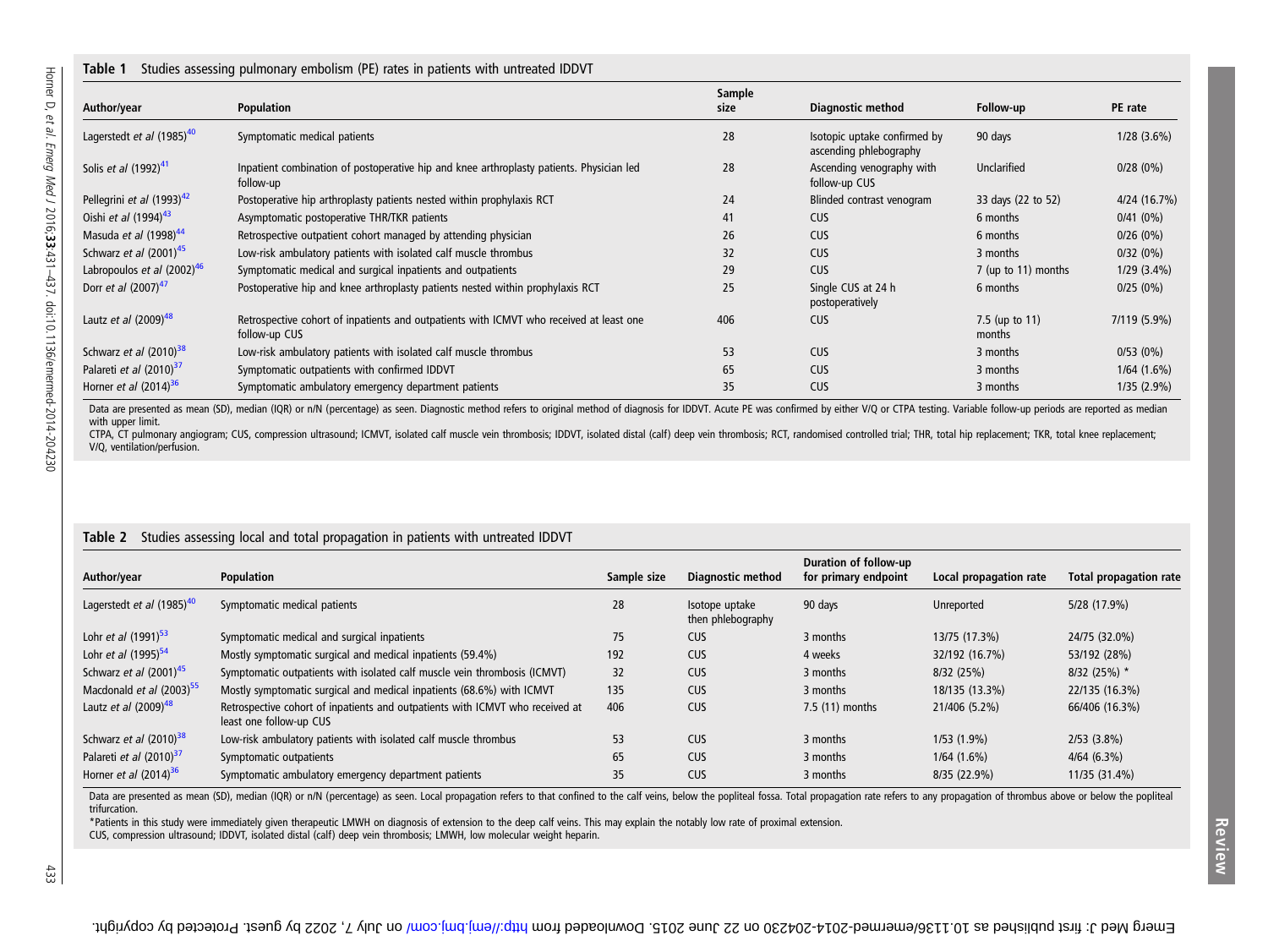anticoagulation, we cannot risk stratify or discuss options without first identifying disease.

# HOW CAN WE DIAGNOSE IDDVT?

Following the work of Wells et  $al<sub>2</sub>$ <sup>[58](#page-6-0)</sup> most EDs now use a combination of clinical decision rules and quantitative plasma D-dimer for initial assessment of patients with atraumatic limb swelling. In those with a low pretest probability, the disease can be effectively excluded with a high sensitivity D-dimer test. However, Wells et al based their research on the detection of proximal disease and the exclusion of a 'need to treat' (ie, no significant clinical outcomes on 3-month review, following a period of conservative management). If one considers detection of IDDVT to be important, then he/she must be clear about whether this approach is adequate for detection of distal disease.

Several studies have addressed this question directly. Engelberger *et al*<sup>[59](#page-6-0)</sup> recently raised the query of whether clinical decision rules (such as the Wells or modified Wells) sufficiently characterise pretest probability with regards to IDDVT. Both rules were found lacking, with the area under the curve values of <0.6, on receiver operating curve analysis. However, using a clinical decision rule to estimate low risk followed by estimation of plasma D-dimer measurement appears to fare better. Luxembourg et al evaluated the diagnostic validity of five separate D-dimer assays in 2012 for this purpose, concluding that in those patients identified as clinical low risk who had a negative D-dimer assay, negative predictive value ranged from 96% to  $100\%$ .<sup>[60](#page-6-0)</sup> They conclude that this process is sufficient for exclusion of distal DVT.

Those patients with a high pretest probability or plasma D-dimer concentration above the cutpoint mandate imaging. Goodacre et al published a diagnostic meta-analysis in 2005 on >10 000 patients supporting the use of duplex CUS as first line test, with a sensitivity of 96.5% (95% CI 95.1% to 97.6%) for detection of proximal DVT when compared with the gold standard of contrast venography.<sup>[61](#page-6-0)</sup> The sensitivity of duplex CUS for IDDVT was noted to be as low as 71.2% (95% CI 64.6% to 77.2%) on subgroup review, although this analysis incorporated only 25 of the original 99 studies. Thus one in four IDDVT cases could potentially go undetected. This lends some support to the view that looking for distal disease is suboptimal.

The combined studies in the Goodacre meta-analysis range over the period of 1970–1992. Recent studies have reported sensitivities as high as  $100\%$ .<sup>[62](#page-6-0)</sup> Older studies tended to compare ultrasound with venography, which had inherent problems and must be interpreted with some caution. Furthermore, Johnson et al have since published a meta-analysis reporting the rate of VTE complications in those patients with suspected DVT who had anticoagulation withheld following a single negative whole leg CUS.<sup>[63](#page-6-0)</sup> VTE complication rates were  $\lt 1\%$  in over 5000 patients, suggesting that the strategy of single whole leg CUS is effective in clinical use. In addition, whole leg CUS also offers several direct benefits for both patients and clinicians; imaging of the calf allows detailed assessment for alternate diagnoses, many of which (such as a muscular haematoma) can be worsened by anticoagulation. Imaging can also estimate the age of clot and thus assist in challenging treatment decisions for those patients with prior disease. Lastly, single whole leg CUS can complete the consultation and diagnosis in a single visit. Most pathways using proximal CUS will mandate return and repeat scan for a proportion of patients, despite a high attrition rate

(>10%), negligible positive diagnosis rate (<2%) and limited cost effectiveness.<sup>[28](#page-5-0)</sup> [56 57](#page-6-0)

In summary, a diagnostic pathway for DVT incorporating clinical decision rules, quantitative D-dimer estimation and single whole leg CUS is likely to be sufficiently sensitive to 'rule out' clinically relevant disease and has multiple additional pragmatic benefits. The major remaining concern appears to be whether this strategy leads to an increase in detected disease and a consequent increase in the proportion of patients anticoagulated, with no discernable impact on morbidity or mortality.

# IS THERE ANY EVIDENCE THAT ANTICOAGULATION IS BENEFICIAL FOR PATIENTS WITH IDDVT?

So far we have established that IDDVT remains an important problem with clinically relevant consequences. It can also be diagnosed non-invasively within an ED setting. From there, we must ask what can be done to improve clinical outcomes.

Up until 2014, only one prospective randomised controlled trial (RCT) had ever compared phased anticoagulation against conservative management in IDDVT, reporting an absolute risk reduction of 29% for recurrence/complication.<sup>[40](#page-6-0)</sup> This article was followed by several observational cohort studies, highlight-ing the dangers of conservative management.<sup>[44 54 64](#page-6-0)–66</sup> Collated together, a low grade of evidence appeared to support therapeutic anticoagulation; subsequent international guidance was produced accordingly.<sup>[15](#page-5-0) [67 68](#page-6-0)</sup>

There have been multiple attempts to support these recommendations via systematic review and meta-analysis. De Martino et  $al^{35}$  $al^{35}$  $al^{35}$  conducted a meta-analysis in 2011, which perhaps produced more scientific results than seen previously, but falter in recommendations. They conclude that a statistically significant decrease in development of PE (OR 0.12, 95% CI 0.02 to 0.77) and propagation of IDDVT (OR 0.29, 95% CI 0.14 to 0.62) can be found with the use of therapeutic anticoagulation. However, they also note that repeat analysis using only prospective RCT data renders the result non-significant. Masuda et  $al^{69}$  $al^{69}$  $al^{69}$  repeated the systematic review in 2012 with little additional insight offered in conclusion. They repeat estimates of propagation (8%) and embolisation (4%) with conservative management and note surveillance or therapeutic anticoagulation to be viable management options, with no data to recommend one over the other.

The Anticoagulation of Calf Thrombosis (ACT) study was published in 2014.[36](#page-6-0) This was a single-centre randomised controlled UK pilot trial, looking to assess the feasibility of further interventional research on the treatment of IDDVT in symptomatic ambulatory patients. Over a 13-month period, 951 patients attending the ED with atraumatic limb swelling were investigated for suspected DVT. Ninety-three of these patients were consequently diagnosed with IDDVT (9.8% (95% CI 8.1% to 11.8%). Seventy-nine of these patients were eligible for recruitment to the trial and 70 agreed to participate. Patients were randomised to receive either therapeutic phased anticoagulation (dalteparin cover followed by immediate warfarinisation for 3 months) or conservative management (symptomatic analgesia only). Therapeutic anticoagulation resulted in no cases of clinically relevant embolisation or propagation. In the conservative cohort, one patient (2.9%) developed a symptomatic PE and three patients had clot propagation above the popliteal trifurcation (8.6%). No patients in either group died or suffered from major bleeding episodes according to predefined criteria. The absolute risk reduction for a composite outcome was recorded at 11.4% (95% CI −1.5% to 26.7%, p=0.11). These pilot data, in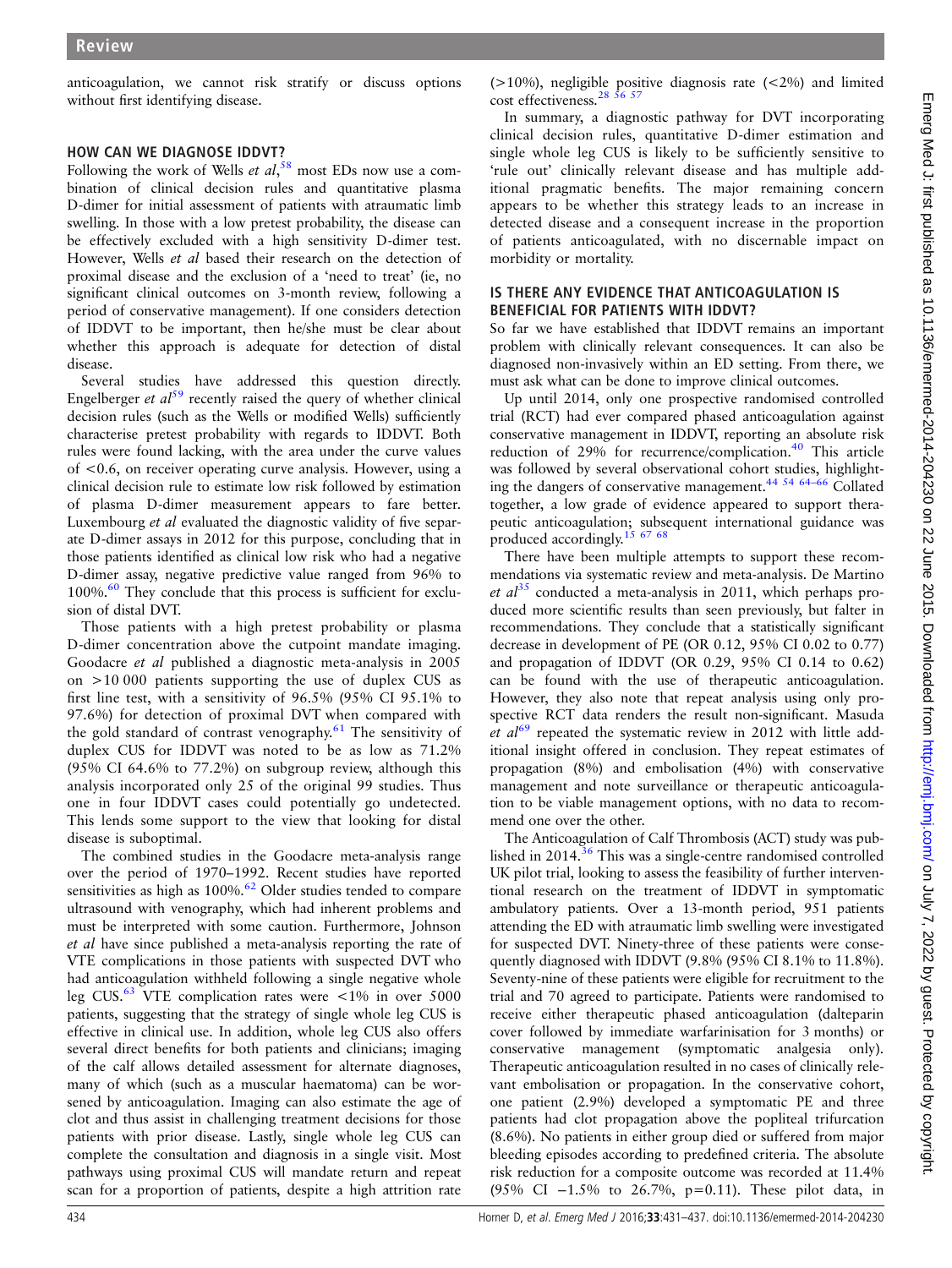combination with previous meta-analyses suggest that propagation and embolisation in IDDVT can be reduced by the use of therapeutic anticoagulation.

# WHAT ARE THE RISKS OF THERAPEUTIC ANTICOAGULATION?

The harms of full-dose therapeutic anticoagulation have been well quantified in patients with VTE. Linkins et al published a meta-analysis in 2003 assessing the cumulative bleeding and mortality risk for >2400 patients during the first 3 months of anticoagulation, reporting major bleeding rates of 2.06% (95% CI 2.04% to 2.08%) and fatal bleeding rates of 0.37% (95% CI  $0.36\%$  to  $0.38\%$ ).<sup>[4](#page-5-0)</sup> Similar event rates are noted in several large European registries, with the Swedish AuricuLA database reporting major bleeding rates in patients anticoagulated for VTE of 2.6% (95% CI 1.5% to 3.7%) per patient-year.<sup>[70](#page-6-0)</sup> This risk may be further reduced with use of the direct oral anticoagulant agents (DOACs); a meta-analysis by Adam et  $al^{71}$  $al^{71}$  $al^{71}$  suggests a risk ratio of 0.60 (95% CI 0.46 to 0.77) for fatal bleeding and 0.80 (95% CI 0.63 to 1.01) for major bleeding when comparing rivaroxaban, apixaban and dabigatran directly with warfarin.

## WHICH DRUG, WHICH DOSE AND FOR HOW LONG?

Many anticoagulation strategies for IDDVT have been trialled, including reduced-dose anticoagulation, $72$  abbreviated course (10 days),<sup>[38](#page-6-0)</sup> reduced course (6 weeks)<sup>[73](#page-6-0)</sup> and the standard full course (3 months) of therapeutic anticoagulation. No strategy has been investigated in the context of a sufficiently powered RCT; as such recommendations are inconsistent and dependent upon expert opinion.

Some modern guidelines have now begun to endorse the option of no treatment for IDDVT. The American College of Chest Physicians adjusted recommendations in 2012 to support duplex surveillance rather than anticoagulation in low-risk patients.<sup>[14](#page-5-0)</sup> However, the authors note a series of potential risk factors for extension/complication that may render anticoagulation more appropriate including the absence of provocation, active cancer, multiple vessels or proximity to proximal vessels, history of VTE and inpatient status.

The concept of stratified treatment (as described above) has been highlighted in the literature for the last decade.<sup>[10](#page-5-0)</sup> While it may be plausible to treat provoked gastrocnemial thrombosis conservatively with exercise, compression stockings and

surveillance sonography, the idea of leaving an unprovoked tibial vein thrombosis untreated in a young female smoker on contraceptive hormone therapy raises concerns. Unfortunately, no prospective dataset exists that is sufficiently robust in size, methodology and validity to enable derivation of a clinical decision rule to guide treatment. Registries are observational in nature, which precludes robust evaluation of the impact of treatment upon clinical outcomes.

Tying together the issues of diagnosis and treatment is key to maximising benefit in IDDVT. Confirmation of diagnosis is only likely to be beneficial in the event that treatment can improve outcome. This latter point has not been proven with certainty within the published literature. Indeed, previous diagnostic trial data suggest similar outcomes between cohorts using whole leg and serial proximal CUS. However, those small studies looking specifically at symptomatic patients with confirmed disease have all shown a trend towards benefit with anticoagulation. In the absence of robust evidence, we must consider whether this benefit is likely to be of sufficient clinical importance to justify the search for and treatment of IDDVT. Table 3 below presents the key risks and associated levels of evidence.

# THE BALANCE OF RISK

While the data are limited in support of therapeutic anticoagulation, it would seem intuitive that some clots have a high risk with conservative management. Once IDDVT has been identified, several factors must be raised in the discussion regarding therapy. Patient preference and approach to risk is paramount and should be explored. However, all patients must be aware of the following:

- 1. The risks of leaving an IDDVT untreated include local and proximal extension, PE and associated mortality. The composite risk of these clinical sequelae is approximately 10%. The majority of risk regards extension; patients who are conservatively managed on a surveillance pathway (repeat CUS at 1 and 3 weeks) are at low risk of PE (approximately 1%–3%) and a negligible risk of death. Expert opinion suggests that the patients most at risk of extension include those with cancer, those with a history of unprovoked venous thrombosis and pregnant patients.
- 2. Patients managed with therapeutic dose anticoagulation for at least 6 weeks have a negligible composite risk for extension and/or PE. However, the risks of major and fatal

| Table 3 Key risks associated with the management of isolated distal deep vein thrombosis and supporting levels of evidence |  |  |  |
|----------------------------------------------------------------------------------------------------------------------------|--|--|--|
|                                                                                                                            |  |  |  |

| <b>Associated complication</b>                     | <b>Estimated risk</b>         | Level of evidence |  |
|----------------------------------------------------|-------------------------------|-------------------|--|
| With conservative management                       |                               |                   |  |
| Fatal bleeding                                     | $0\%$                         | $1 -$             |  |
| Major bleeding                                     | $0\%$                         | $1 -$             |  |
| Propagation to the popliteal trifurcation or above | 9.1% (95% CI 7.1% to 10.6%)   | $1 -$             |  |
| Acute pulmonary embolism                           | 3.2% (95% CI 0.9% to 5.5%)    | $1 -$             |  |
| All-cause mortality                                | 0.9% (95% CI 0% to 2.3%)      | $1 -$             |  |
| With therapeutic anticoagulation                   |                               |                   |  |
| Fatal bleeding                                     | 0.37% (95% CI 0.36% to 0.38%) | $1++$             |  |
| Major bleeding                                     | 2.06% (95% CI 2.04% to 2.08%) | $1 + +$           |  |
| Propagation to the popliteal trifurcation or above | 1.6% (95% CI 0.1% to 3.0%)    | $1 -$             |  |
| Acute pulmonary embolism                           | $0\%$                         | $1 -$             |  |
| All-cause mortality                                | 0.7% (95% CI 0% to 2.0%)      | $1 -$             |  |

Estimates from the literature<sup>[4](#page-5-0) [35](#page-6-0)–37</sup> are presented for 3/12 follow-up rates with CIs. Levels of evidence are graded as per the Scottish Intercollegiate Guideline Network recommendations. Bleeding estimates are based on the use of phased anticoagulation and oral vitamin K antagonists only. Major bleeding episodes are standardised as per the definition provided by the International Society for Thrombosis and Haemostasis.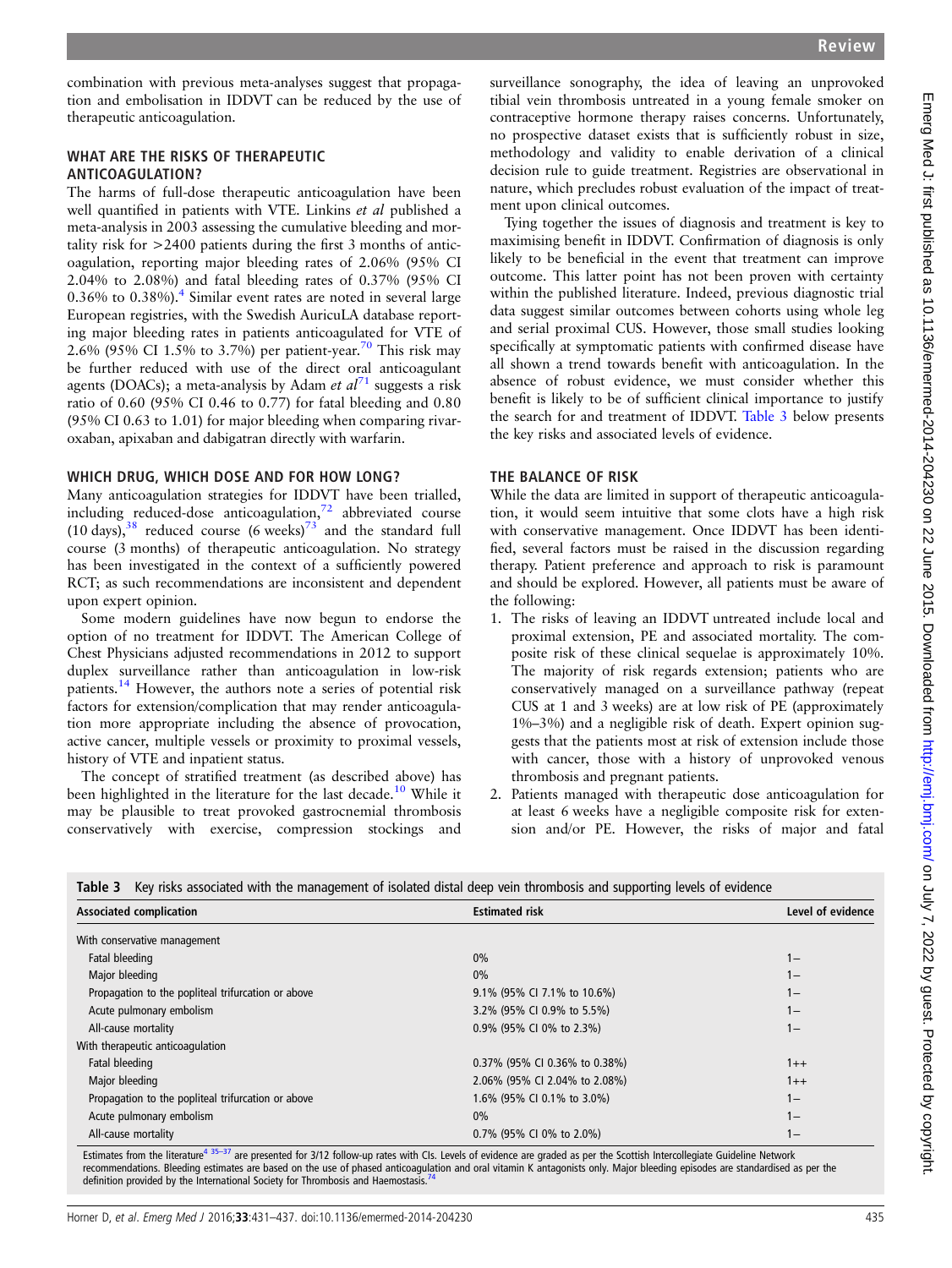<span id="page-5-0"></span>bleeding with therapeutic anticoagulation are approximately 2% and 0.5%, respectively. These risks may be potentially reduced by use of a DOAC, although there are very limited data assessing efficacy specific to IDDVT. Patients at risk of bleeding include those with a prior history of major bleeding events, recent neurosurgical procedures, brain metastases (especially melanoma) and renal failure.

#### KEY UNCERTAINTIES AND THE WAY AHEAD

There are multiple systemic risk factors that may intuitively concern the treating physician, but further work is needed to identify subtypes, provocation and symptomatology associated with progression and complication in IDDVT. Only then can patients be offered the available therapeutic options with fully informed consent. In addition, the clinical burden of untreated IDDVT remains largely unquantified, including rates of propagation, recurrence, post-thrombotic syndrome and PE. Such data will only become available if large cohorts of patients with identified disease are followed prospectively. We think this is unlikely to be achieved by the current National Institute for Health and Care Excellence research recommendation regarding the comparative cost effectiveness of single whole leg CUS versus serial proximal imaging; $\frac{75}{3}$  $\frac{75}{3}$  $\frac{75}{3}$  such research will be extremely challenging to design when a standardised approach to care of the patient with IDDVT does not exist.

Little work has been conducted on the dose and duration of anticoagulation in treated IDDVT. Complications of anticoagulation may be less important if shorter duration or lower dose of anticoagulation is effective. In addition, the new oral anticoagulant agents could render a viable and perhaps safer option for short-course treatment in IDDVT, in the event of further supporting research. These latter research questions all require prospective identification of IDDVT in practice, rather than exclusion of a 'need to treat' by serial ultrasound. Only then can patients with confirmed disease be offered the opportunity to participate in definitive randomised research.

#### **CONCLUSIONS**

Isolated distal disease constitutes half of all deep vein thrombi. Although evidence is limited, extension rates of up to 10% and embolisation rates of 1%–3% in conservatively managed patients appear consistent throughout the literature. While some IDDVT cases may be treated conservatively with surveillance, identifying suitable cases is challenging. At present, management should focus on shared decision-making, following discussion on the risks of complication, risks of anticoagulation and patient-specific risks for bleeding and extension.

Contributors DH drafted the initial article, following completion of MD thesis on the topic and publication of associated primary research. KH and RB advised on the manuscript and made relevant suggestions. All authors approved the submission of the final manuscript. DH is the guarantor for the article.

Competing interests None declared.

Provenance and peer review Commissioned; externally peer reviewed.

Data sharing statement Additional unpublished data are available from the authors' full MD thesis in alternative submission format, which is accessible online to all through the University of Manchester eScholar system.

#### REFERENCES

- 1 Goldhaber SZ, Visani L, De Rosa M. Acute pulmonary embolism: clinical outcomes in the International Cooperative Pulmonary Embolism Registry (ICOPER). [Lancet](http://dx.doi.org/10.1016/S0140-6736(98)07534-5) 1999;353:1386–9.
- 2 Prandoni P, Lensing AW, Cogo A, et al. The long-term clinical course of acute deep venous thrombosis. [Ann Intern Med](http://dx.doi.org/10.7326/0003-4819-125-1-199607010-00001) 1996;125:1-7.
- 3 Dossett LA, Riesel JN, Griffin MR, et al. Prevalence and implications of preinjury warfarin use: an analysis of the National Trauma Databank. [Arch Surg](http://dx.doi.org/10.1001/archsurg.2010.313) 2011;146:565–70.
- 4 Linkins LA, Choi PT, Douketis JD. Clinical impact of bleeding in patients taking oral anticoagulant therapy for venous thromboembolism: a meta-analysis. [Ann Intern](http://dx.doi.org/10.7326/0003-4819-139-11-200312020-00007) [Med](http://dx.doi.org/10.7326/0003-4819-139-11-200312020-00007) 2003;139:893–900.
- 5 Lohr JM, Fellner AN. Isolated calf vein thrombosis should be treated with anticoagulation. [Dis Mon](http://dx.doi.org/10.1016/j.disamonth.2010.06.010) 2010;56:590-600.
- 6 Masuda EM, Kistner RL. The case for managing calf vein thrombi with duplex surveillance and selective anticoagulation. [Dis Mon](http://dx.doi.org/10.1016/j.disamonth.2010.06.011) 2010;56:601-13.
- 7 Palareti G, Agnelli G, Imberti D, et al. A commentary: to screen for calf DVT or not to screen? The highly variable practice among Italian centers highlights this important and still unresolved clinical option. Results from the Italian MASTER registry. Thromb Haemost 2008;99:241–4.
- Palareti G, Schellong S. Isolated distal deep vein thrombosis: what we know and what we are doing. [J Thromb Haemost](http://dx.doi.org/10.1111/j.1538-7836.2011.04564.x) 2011;10:11-19.
- 9 Righini M. Is it worth diagnosing and treating distal deep vein thrombosis? No. [J Thromb Haemost](http://dx.doi.org/10.1111/j.1538-7836.2007.02468.x) 2007;5(Suppl 1):55–9.
- 10 Schellong SM. Distal DVT: worth diagnosing? Yes. [J Thromb Haemost](http://dx.doi.org/10.1111/j.1538-7836.2007.02490.x) 2007;5 (Suppl 1):51–4.
- 11 Keeling D, Baglin T, Tait C, et al. Guidelines on oral anticoagulation with warfarin —fourth edition. [Br J Haematol](http://dx.doi.org/10.1111/j.1365-2141.2011.08753.x) 2011;154:311–24.
- 12 Jayaraj A, Zierler B, Meissner M. Calf Deep Vein Thrombosis: Current Trends in Management. [J Vasc Surg](http://dx.doi.org/10.1016/j.jvs.2012.03.170) 2012;55(1S):65S-6S.
- 13 Palareti G, Agnelli G, Imberti D, et al. Do Italian vascular centers look for isolated calf deep vein thrombosis? Analysis of isolated calf deep vein thromboses included in the "Master" Registry. Int Angiol 2008;27:482–8.
- 14 Guyatt GH, Akl EA, Crowther M, et al. Executive summary: Antithrombotic Therapy and Prevention of Thrombosis, 9th ed: American College of Chest Physicians Evidence-Based Clinical Practice Guidelines. [Chest](http://dx.doi.org/10.1378/chest.1412S3) 2012;141(2 Suppl):7S-47S.
- 15 Kearon C, Kahn SR, Agnelli G, et al. Antithrombotic therapy for venous thromboembolic disease: American College of Chest Physicians Evidence-Based Clinical Practice Guidelines (8th Edition). [Chest](http://dx.doi.org/10.1378/chest.08-0658) 2008;133 (6 Suppl):454S–545S.
- Horner D. Isolated distal deep vein thrombosis in symptomatic ambulatory patients: a prospective data analysis and therapeutic feasibility study. 2010. [https://www.](https://www.escholar.manchester.ac.uk/uk-ac-man-scw:186165) [escholar.manchester.ac.uk/uk-ac-man-scw:186165](https://www.escholar.manchester.ac.uk/uk-ac-man-scw:186165) (accessed 05/01/2015 2015).
- 17 Hitos K, Slngh A, Gunja N, et al. Venous thromboembolism in the emergency department: incidence, diagnosis and clinical characterisitcs of patients. J Thromb Haemost 2009;7(S2):428.
- 18 Noren A, Ottosson E, Rosfors S. Is it safe to withhold anticoagulation based on a single negative color duplex examination in patients with suspected deep venous thrombosis? A prospective 3-month follow-up study. [Angiology](http://dx.doi.org/10.1177/000331970205300504) 2002;53:521-7.
- 19 Silverstein D. Trends in the incidence of deep vein thrombosis and pulmonary embolism: a 25 year population based study. [Arch Intern Med](http://dx.doi.org/10.1001/archinte.158.6.585) 1998;158:585-93.
- 20 Wells PS, Anderson DR, Bormanis J, et al. Value of assessment of pretest probability of deep-vein thrombosis in clinical management. [Lancet](http://dx.doi.org/10.1016/S0140-6736(97)08140-3) 1997;350:1795-8.
- 21 Le Gal G, Bounameaux H. Diagnosing pulmonary embolism: running after the decreasing prevalence of cases among suspected patients. [J Thromb Haemost](http://dx.doi.org/10.1111/j.1538-7836.2004.00795.x) 2004;2:1244–6.
- 22 Elias A, Mallard L, Elias M, et al. A single complete ultrasound investigation of the venous network for the diagnostic management of patients with a clinically suspected first episode of deep venous thrombosis of the lower limbs. Thromb Haemost 2003;89:221–7.
- Schellong SM, Schwarz T, Halbritter K, et al. Complete compression ultrasonography of the leg veins as a single test for the diagnosis of deep vein thrombosis. Thromb Haemost 2003;89:228–34.
- 24 Stevens SM, Elliott CG, Chan KJ, et al. Withholding anticoagulation after a negative result on duplex ultrasonography for suspected symptomatic deep venous thrombosis. [Ann Intern Med](http://dx.doi.org/10.7326/0003-4819-140-12-200406150-00007) 2004;140:985-91.
- 25 Galanaud JP, Sevestre-Pietri MA, Bosson JL, et al. Comparative study on risk factors and early outcome of symptomatic distal versus proximal deep vein thrombosis: results from the OPTIMEV study. Thromb Haemost 2009;102:493–500.
- 26 Horner D, Hogg K, Body R, et al. Single whole-leg compression ultrasound for exclusion of deep vein thrombosis in symptomatic ambulatory patients: a prospective observational cohort study. [Br J Haematol](http://dx.doi.org/10.1111/bjh.12642) 2014;164:422–30.
- 27 Ouriel K, Green RM, Greenberg RK, et al. The anatomy of deep venous thrombosis of the lower extremity. [J Vasc Surg](http://dx.doi.org/10.1067/mva.2000.105956) 2000;31:895-900.
- 28 Bernardi E, Camporese G, Buller HR, et al. Serial 2-point ultrasonography plus D-dimer vs whole-leg color-coded Doppler ultrasonography for diagnosing suspected symptomatic deep vein thrombosis: a randomized controlled trial. [JAMA](http://dx.doi.org/10.1001/jama.300.14.1653) 2008;300:1653–9.
- 29 Dowling NF, Austin H, Dilley A, et al. The epidemiology of venous thromboembolism in Caucasians and African-Americans: the GATE Study. [J Thromb](http://dx.doi.org/10.1046/j.1538-7836.2003.00031.x) [Haemost](http://dx.doi.org/10.1046/j.1538-7836.2003.00031.x) 2003;1:80–7.
- 30 Guanella R, Righini M. Serial limited versus single complete compression ultrasonography for the diagnosis of lower extremity deep vein thrombosis. [Semin Respir Crit Care Med](http://dx.doi.org/10.1055/s-0032-1311793) 2012;33:144–50.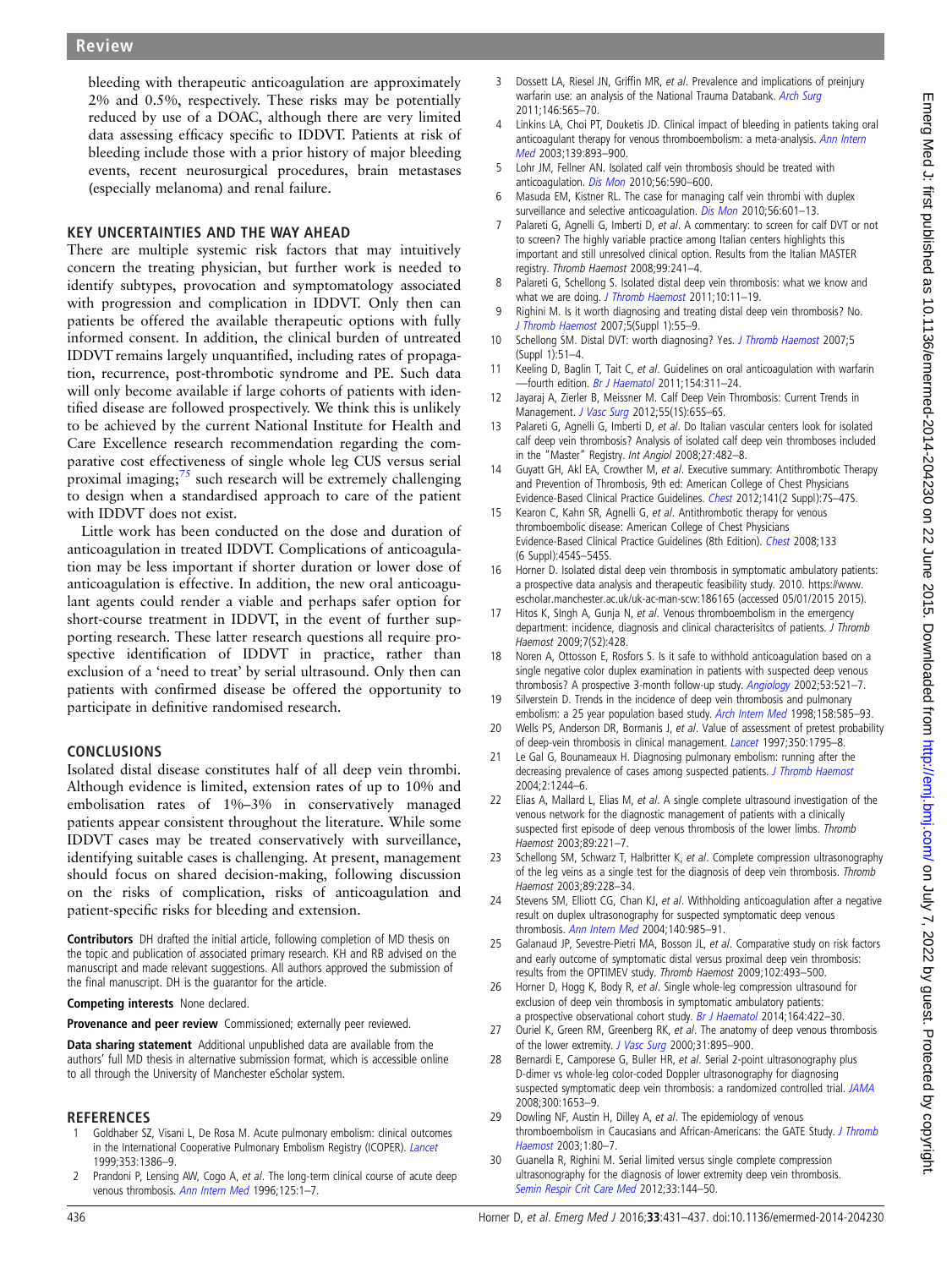Review

- <span id="page-6-0"></span>31 Heit JA, Silverstein MD, Mohr DN, et al. The epidemiology of venous thromboembolism in the community. Thromb Haemost 2001;86:452–63.
- 32 Spencer FA, Kroll A, Lessard D, et al. Isolated calf deep vein thrombosis in the community setting: the Worcester Venous Thromboembolism study. [J Thromb](http://dx.doi.org/10.1007/s11239-011-0670-x) [Thrombolysis](http://dx.doi.org/10.1007/s11239-011-0670-x) 2012;33:211–17.
- 33 Tran H. Two weeks of Low molecular weight heparin for distal vein thrombosis (TWISTER). 2012. [http://www.clinicaltrials.gov/ct2/show/NCT01252420?](http://www.clinicaltrials.gov/ct2/show/NCT01252420?term=TWISTER&rank=1) [term=TWISTER&rank=1](http://www.clinicaltrials.gov/ct2/show/NCT01252420?term=TWISTER&rank=1) (accessed 24 Aug 2012).
- 34 Cogo A, Lensing AW, Koopman MM, et al. Compression ultrasonography for diagnostic management of patients with clinically suspected deep vein thrombosis: prospective cohort study. [BMJ](http://dx.doi.org/10.1136/bmj.316.7124.17) 1998;316:17–20.
- 35 De Martino RR, Wallaert JB, Rossi AP, et al. A meta-analysis of anticoagulation for calf deep venous thrombosis. [J Vasc Surg](http://dx.doi.org/10.1016/j.jvs.2011.09.087) 2012;56:228-37.
- 36 Horner D, Hogg K, Body R, et al. The Anticoagulation of Calf Thrombosis (ACT) Project: results from the randomized controlled external pilot trial. [Chest](http://dx.doi.org/10.1378/chest.14-0235) 2014;146:1468–77.
- 37 Palareti G, Cosmi B, Lessiani G, et al. Evolution of untreated calf deep-vein thrombosis in high risk symptomatic outpatients: the blind, prospective CALTHRO study. [Thromb Haemost](http://dx.doi.org/10.1160/TH10-06-0351) 2010;104:1063–70.
- 38 Schwarz T, Buschmann L, Beyer J, et al. Therapy of isolated calf muscle vein thrombosis: a randomized, controlled study. [J Vasc Surg](http://dx.doi.org/10.1016/j.jvs.2010.05.094) 2010;52:1246-50.
- 39 Stein PD, Matta F, Musani MH, et al. Silent pulmonary embolism in patients with deep venous thrombosis: a systematic review. [Am J Med](http://dx.doi.org/10.1016/j.amjmed.2009.09.037) 2010;123:426-31.
- 40 Lagerstedt C, Olsson CG, Fagher B, et al. Oral anticoagulants in calf-vein thrombosis. [Lancet](http://dx.doi.org/10.1016/S0140-6736(85)91600-9) 1985;2:1311–12.
- 41 Solis M, Ranval T, Nix ML, et al. Is anticoagulation indicated for asymptomatic postoperative calf vein thrombosis? [J Vasc Surg](http://dx.doi.org/10.1016/0741-5214(92)90376-J) 1992;16:414-19.
- 42 Pellegrini V, Langhans M, Totterman S, et al. Embolic complications of calf thrombosis following total hip arthroplasty. [J Arthroplasty](http://dx.doi.org/10.1016/S0883-5403(06)80210-X) 1993;8:449-57.
- 43 Oishi CS, Grady-Benson JC, Otis SM, et al. The clinical course of distal deep venous thrombosis after total hip and total knee arthroplasty, as determined with duplex ultrasonography. J Bone Joint Surg Am 1994;76:1658–63.
- 44 Masuda EM, Kessler DM, Kistner RL, et al. The natural history of calf vein thrombosis: lysis of thrombi and development of reflux. [J Vasc Surg](http://dx.doi.org/10.1016/S0741-5214(98)70201-0) 1998;28:67–73; discussion -4.
- 45 Schwarz T, Schmidt B, Beyer J, et al. Therapy of isolated calf muscle vein thrombosis with low-molecular-weight heparin. [Blood Coagul Fibrinolysis](http://dx.doi.org/10.1097/00001721-200110000-00014) 2001;12:597-9.
- 46 Labropoulos N, Kang SS, Mansour MA, et al. Early thrombus remodelling of isolated calf deep vein thrombosis. [Eur J Vasc Endovasc Surg](http://dx.doi.org/10.1053/ejvs.2002.1608) 2002;23:344-8.
- 47 Dorr LD, Gendelman V, Maheshwari AV, et al. Multimodal thromboprophylaxis for total hip and knee arthroplasty based on risk assessment. [J Bone Joint Surg Am](http://dx.doi.org/10.2106/JBJS.F.00235) 2007;89:2648–57.
- 48 Lautz TB, Abbas F, Walsh SJ, et al. Isolated gastrocnemius and soleal vein thrombosis: should these patients receive therapeutic anticoagulation? [Ann Surg](http://dx.doi.org/10.1097/SLA.0b013e3181c1ae95) 2009;251:735–42.
- 49 Labropoulos N, Waggoner T, Sammis W, et al. The effect of venous thrombus location and extent on the development of post-thrombotic signs and symptoms. [J Vasc Surg](http://dx.doi.org/10.1016/j.jvs.2008.03.016) 2008;48:407–12.
- 50 Seinturier C, Bosson JL, Colonna M, et al. Site and clinical outcome of deep vein thrombosis of the lower limbs: an epidemiological study. [J Thromb Haemost](http://dx.doi.org/10.1111/j.1538-7836.2005.01393.x) 2005;3:1362–7.
- 51 Tick LW, Kramer MH, Rosendaal FR, et al. Risk factors for post-thrombotic syndrome in patients with a first deep venous thrombosis. [J Thromb Haemost](http://dx.doi.org/10.1111/j.1538-7836.2008.03180.x) 2008;6:2075-81.
- 52 Righini M, Paris S, Le Gal G, et al. Clinical relevance of distal deep vein thrombosis. Review of literature data. Thromb Haemost 2006;95:56–64.
- 53 Lohr JM, Kerr TM, Lutter KS, et al. Spirtoff K, Cranley JJ. Lower extremity calf thrombosis: to treat or not to treat? [J Vasc Surg](http://dx.doi.org/10.1016/0741-5214(91)90184-V) 1991;14:618-23.
- 54 Lohr JM, James KV, Deshmukh RM, et al. Allastair B. Karmody Award. Calf vein thrombi are not a benign finding. [Am J Surg](http://dx.doi.org/10.1016/S0002-9610(99)80261-X) 1995;170:86-90.
- 55 Macdonald PS, Kahn SR, Miller N, et al. Short-term natural history of isolated gastrocnemius and soleal vein thrombosis. [J Vasc Surg](http://dx.doi.org/10.1067/mva.2003.149) 2003;37:523-7.
- 56 Gibson NS, Schellong SM, Kheir DY, et al. Safety and sensitivity of two ultrasound strategies in patients with clinically suspected deep venous thrombosis: a prospective management study. [J Thromb Haemost](http://dx.doi.org/10.1111/j.1538-7836.2009.03635.x) 2009;7:2035–41.
- 57 Goodacre S, Sampson F, Stevenson M, et al. Measurement of the clinical and cost-effectiveness of non-invasive diagnostic testing strategies for deep vein thrombosis. [Health Technol Assess](http://dx.doi.org/10.3310/hta10150) 2006;10:1-168, iii-iv.
- 58 Wells P, Anderson D, Rodger M, et al. Evaluation of D-Dimer in the diagnosis of suspected deep vein thombosis. [N Engl J Med](http://dx.doi.org/10.1056/NEJMoa023153) 2003;349:1227-35.
- 59 Engelberger RP, Aujesky D, Calanca L, et al. Comparison of the diagnostic performance of the original and modified Wells score in inpatients and outpatients with suspected deep vein thrombosis. [Thromb Res](http://dx.doi.org/10.1016/j.thromres.2011.02.008) 2012:127:535-9.
- 60 Luxembourg B, Schwonberg J, Hecking C, et al. Performance of five D-dimer assays for the exclusion of symptomatic distal leg vein thrombosis. [Thromb Haemost](http://dx.doi.org/10.1160/TH11-07-0511) 2012;107:369–78.
- 61 Goodacre S, Sampson F, Thomas S, et al. Systematic review and meta-analysis of the diagnostic accuracy of ultrasonography for deep vein thrombosis. [BMC Med](http://dx.doi.org/10.1186/1471-2342-5-6) [Imaging](http://dx.doi.org/10.1186/1471-2342-5-6) 2005;5:6.
- 62 Gottlieb RH, Widjaja J, Tian L, et al. Calf sonography for detecting deep venous thrombosis in symptomatic patients: experience and review of the literature. [J Clin](http://dx.doi.org/10.1002/(SICI)1097-0096(199910)27:8<415::AID-JCU1>3.0.CO;2-6) [Ultrasound](http://dx.doi.org/10.1002/(SICI)1097-0096(199910)27:8<415::AID-JCU1>3.0.CO;2-6) 1999;27:415–20.
- 63 Johnson SA, Stevens SM, Woller SC, et al. Risk of deep vein thrombosis following a single negative whole-leg compression ultrasound: a systematic review and meta-analysis. [JAMA](http://dx.doi.org/10.1001/jama.2010.43) 2010;303:438–45.
- 64 McLafferty RB, Moneta GL, Passman MA, et al. Late clinical and hemodynamic sequelae of isolated calf vein thrombosis. [J Vasc Surg](http://dx.doi.org/10.1016/S0741-5214(98)70291-5) 1998;27:50-6; discussion 6–7.
- 65 Meissner MH, Caps MT, Bergelin RO, et al. Early outcome after isolated calf vein thrombosis. [J Vasc Surg](http://dx.doi.org/10.1016/S0741-5214(97)70086-7) 1997;26:749-56.
- 66 Philbrick JT, Becker DM. Calf deep venous thrombosis. A wolf in sheep's clothing? [Arch Intern Med](http://dx.doi.org/10.1001/archinte.1988.00380100029007) 1988;148:2131–8.
- 67 Baglin TP, Keeling DM, Watson HG. Guidelines on oral anticoagulation (warfarin): third edition-2005 update. [Br J Haematol](http://dx.doi.org/10.1111/j.1365-2141.2005.05856.x) 2006;132:277-85.
- 68 Gallus AS, Baker RI, Chong BH, et al. Consensus guidelines for warfarin therapy. Recommendations from the Australasian Society of Thrombosis and Haemostasis. Med J Aust 2000;172:600–5.
- 69 Masuda EM, Kistner RL, Musikasinthorn C, et al. The controversy of managing calf vein thrombosis. [J Vasc Surg](http://dx.doi.org/10.1016/j.jvs.2011.05.092) 2012;55:550-61.
- 70 Wieloch M, Sjalander A, Frykman V, et al. Anticoagulation control in Sweden: reports of time in therapeutic range, major bleeding, and thrombo-embolic complications from the national quality registry AuriculA. [Eur Heart J](http://dx.doi.org/10.1093/eurheartj/ehr134) 2012;32:2282–9.
- 71 Adam S, Mcduffie JR, Ortel TL. Comparative effectiveness of warfarin and new oral anticoagulants for the management of atrial fibrillation and venous thromboembolism: a systematic review. [Ann Intern Med](http://dx.doi.org/10.7326/0003-4819-157-10-201211200-00532) 2012;157:796-807.
- 72 Parisi R, Visona A, Camporese G, et al. Isolated distal deep vein thrombosis: efficacy and safety of a protocol of treatment. Treatment of Isolated Calf Thrombosis (TICT) Study. Int Angiol 2009;28:68–72.
- 73 Pinede L, Ninet J, Duhaut P, et al. Comparison of 3 and 6 months of oral anticoagulant therapy after a first episode of proximal deep vein thrombosis or pulmonary embolism and comparison of 6 and 12 weeks of therapy after isolated calf deep vein thrombosis. [Circulation](http://dx.doi.org/10.1161/01.CIR.103.20.2453) 2001;103:2453–60.
- 74 Schulman S, Kearon C. Definition of major bleeding in clinical investigations of antihemostatic medicinal products in non-surgical patients. [J Thromb Haemost](http://dx.doi.org/10.1111/j.1538-7836.2005.01204.x) 2005;3:692–4.
- 75 NICE. Venous thromboembolic diseases: the management of venous thromboembolic diseases and the role of thrombophilia testing. London: National Institute for Health and Clinical Excellence, 2012.